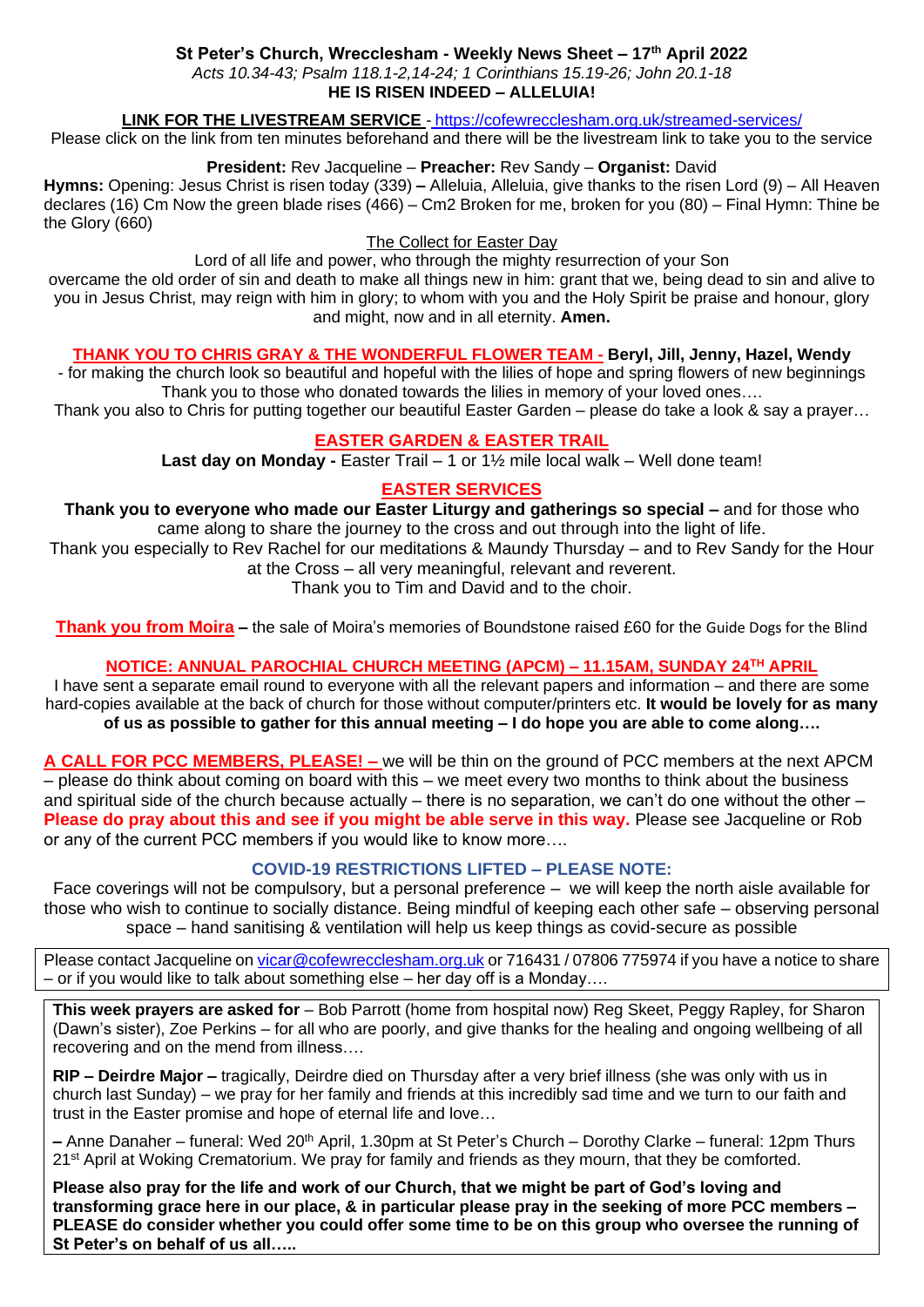### **Café13@StPeter's DURING EASTER**

**Well done to Kate and the team for hosting three sessions of Make Lunch club** this school holiday for seven families – and thank you to St Peter's School for their generosity in allowing this to happen at St Peter's School – next session will be May half-term. If you would like to know more about volunteering /attendance, please contact Kate or speak to Sally or Jacqueline [cafe13makelunch@gmail.com](mailto:cafe13makelunch@gmail.com)

# **NEW – CHICKEN FOOT NIGHT –** please see attached poster – **This is a fundraiser for St Peter's – please do come & support us! 6.15PM SATURDAY 7TH MAY –**

## **BOOK TICKETS IN ADVANCE PLEASE - for approx. catering numbers FROM WENDY/JACQUELINE ON SALE SUNDAY AFTER CHURCH SERVICE**

A brilliant dominoes-based game plus chicken supper (chicken fillets & chip-shop chips with coleslaw – Bring your own drink & nibbles!

#### **Hosted by Wendy & Jacqueline who say 'trust us – you'll love it!'** ☺ **IF YOU CAN HELP WITH THE CATERING – MAKING COLESLAW & HELPING ON THE NIGHT PLEASE**

**LET US KNOW © ©** 

## **NEW – Mother's Union Quiet Day @ St Thomas on the Bourne**

You are warmly invited to join the Diocesan Mothers' Union Quiet Day on **Wednesday 27th April 10 a.m. - 3.30 p.m.** at the Church of St. Thomas on the Bourne, Farnham.

It is open to men and women, regardless whether you are a member of the Mothers' Union or not. The cost of the day is **£20 with a bring and share lunch.** The Theme of the day is 'Welcoming Transformation' and will be led by The Revd. Haydon Wilcox, Chaplain to St. Columba's House, Woking.

Please email: [haydonwilcox@mac.com](mailto:haydonwilcox@mac.com) for a brochure and booking form to be emailed or posted to you.

**NEW – Christian Aid Fundraiser events** – more details to follow

Farnham Street collection, **10 am – 2pm Saturday 21st May.**

Musical evening, St Georges Church Badshot Lea, **Saturday 7th May**

Refreshments (tea and cakes) Crosswater Farm Gardens Opening **Sunday 1st and Monday 2nd May 10 am – 5pm**

NEW – THE QUEEN'S PLATINUM JUBILEE @ ST PETER'S & WRECCLESHAM **THURSDAY 2 nd JUNE – around 8pm** – gathering with film footage of the Queen's reign plus wine and nibbles **9.45pm –** we gather outside to join the nation in lighting the **WRECCLESHAM JUBILEE BEACON**

**SUNDAY 5 TH JUNE, 3PM – Jubilee Picnic in the Vicarage Garden – bring your own picnic and a cream tea and bunting will be provided!**

**Also**

**FRIDAY 3RD –** Wrecclesham Community Centre plan **a children's event @ Beldham Road Park SATURDAY 4TH –** Wrecclesham Community Centre plan to hold a **tea party of some sort – details to follow**

## **FRIENDS OF ST PETER'S – a plea from Jacqueline**

We are hoping to form a 'Friends of St Peter's' that will attract supporters - people who love their parish church but who might not necessarily want to worship – but would like to see the fabric of the building and the sustainability of its presence in Wrecclesham flourish for the future.

**I need some help to get this off the ground – please speak to me if you or anyone you know might be able to be part of the working group to make this happen.** In the meantime, please pray into this idea – this is the best option we have right now to ensure that St Peter's will be able to operate as a viable church…

### **CHOIR / SINGING GROUP** - **TIM WOULD LOVE TO HAVE SOME SINGERS AROUND HIM AS HE PLAYS THE ORGAN – PLEASE HAVE A CHAT WITH HIM – it's all informal!** ☺

AND DAVID would like a singing group for 1<sup>st</sup> and 3<sup>rd</sup> Sundays, i.e. singing one or two new songs before the service for example… **Please see Tim or David If you are interested to know more – it will be lovely to revive some of our choral tradition and begin something new…** ☺

**HYMNS – you can choose! –** If you have a hymn that you would particularly like to sing to acknowledge an anniversary or just because you like it, please let Jacqueline know and we can make it happen! ©

## **CALLING PEOPLE TO JOIN THE SMALL GROUPS WHO MEET TO PREP/PLAN/KEEP AN EYE ON THE VARIOUS THINGS THAT HELP MAKE ST PETER'S TICK OVER:**

**Fabric and Finance Group – Events & Fundraising Group – Worship & Spirituality Group**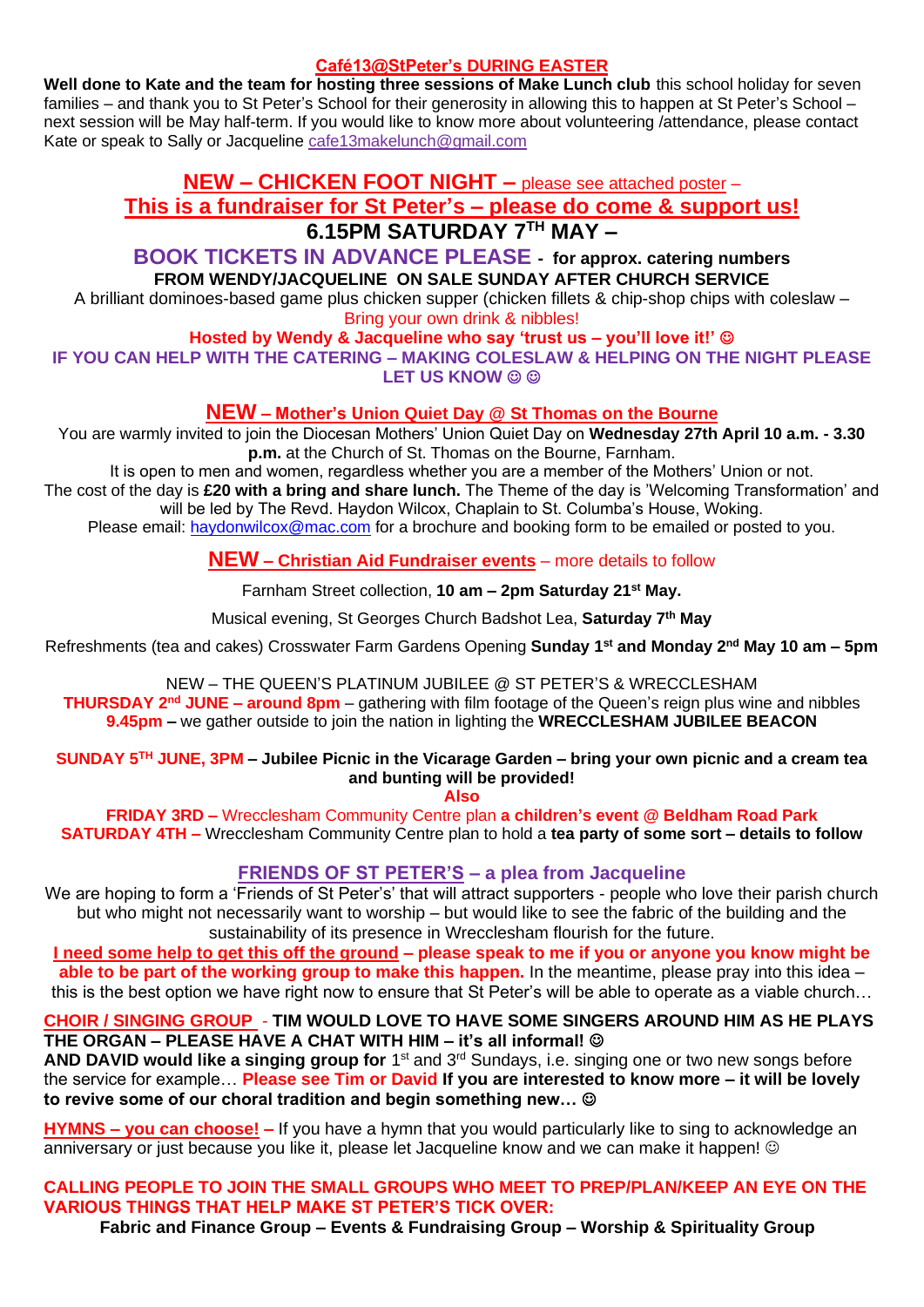Please speak to Rob or Jacqueline if you would like to chat about offering some time and talent for St Peter's in the name of the Lord!  $\odot$ 

**Rob has been chair of the Events Group but has less time at the moment and is standing down** – PLEASE DO CONSIDER JOINING US – EVEN TO BE CHAIR (although we all chip in  $\circledcirc$ ) – TO HELP CONJOUR UP SOME NEW IDEAS AND WAYS TO RAISE MONEY AND HAVE FUN AT THE SAME TIME! ©

**Calling all budding article-writers – for the Parish Magazine! –** Roger and the team are doing a stirling job keeping the magazine published and delivered – thank you team magazine! However in order to keep articles interesting it would be good to have **some offers of articles which could be anything at all** – from holiday memories – hobby interests – favourite book reviews – poems – anything at all! **Please be bold and share with us snippets of interest that will interest us all!** ☺ **If you can take part please let Jacqueline know** – [vicar@cofewrecclesham.org.uk](mailto:vicar@cofewrecclesham.org.uk) - Tel: 716431 - and you can liaise about which month you would like to choose.

**BAPTISM AND/OR CONFIRMATION: Affirming our faith – all ages:** if you would like to consider affirming your journey of faith through Baptism and/or Confirmation, then please come and speak to Jacqueline about preparing for this very special occasion – it will be lovely to share the journey with you....  $\odot$  (07806 775974 / 01252 716431 – [vicar@cofewrecclesham.org.uk](mailto:vicar@cofewrecclesham.org.uk) )

### **Thank you**

- Thank you to everyone who made this week's services & other Lenten Services run smoothly and to our servers, stewards, readers and intercessors – and musicians who give their time and efforts into make our services run well and reverently – we are blessed….
- A continuing thank you to those who are quietly keeping the grounds looking nice and tidy and cared for what a blessing….
- And a thank you to everyone for all that you hold on your heart for St Peter's every prayer, every contribution of time, talent and money helps to keep our church a vibrant part of our community

**Farnham Assist** have published their new social events Programme – Farnham Assist reach out to older people who live alone or who are carers – there are fliers at the back of church. Please do take one if you or anyone you know might benefit from becoming part of the Farnham Assist community – monthly Sunday lunches – pie & pint club for gentlemen – knit & natter – Ladies pub lunches – day trips & walks – and transport to help – it's all there…  $\odot$ 

### **Lion's Project Wenceslas fighting fuel poverty**

On the 25<sup>th</sup> Nov the Lions are launching their initiative encouraging people to share their winter fuel allowance with those who need extra funds. With the rise in fuel prices, donating this year is more important than ever. The money goes straight to utility companies and allows fuel cards to be topped up; there is no limit on the relief as well. If you know anyone in need, please refer them to the Lions, a referral can come from any organisation. Attached is the application form for referring someone. For detail[shttps://www.lionsgiving.co.uk/Appeal/farnhamwenceslas](https://www.lionsgiving.co.uk/Appeal/farnhamwenceslas)

**COLLECTING BOX FOR USED STAMPS –** The box is at the back of the Church in aid of the RNIB and Wendy will send them of in the New Year – thank you, Wendy!

**WRECCLESHAM OVER 60'S –** On 2<sup>nd</sup> and 4<sup>th</sup> Tuesdays of each month @ 1.30pm – a lovely group meet at the Leverton Hall – please pick up a leaflet for information….

REMINDER – A short version of **Daily Prayer is available on the Church of England Website and as an App.** <https://www.churchofengland.org/prayer-and-worship/join-us-service-daily-prayer> [Download Time To Pray app](https://www.chpublishing.co.uk/apps/time-to-pray)  [Access the text online](https://www.churchofengland.org/prayer-and-worship/join-us-in-daily-prayer/prayer-during-day-contemporary-Saturday-30-January-2021)

### **Farnham Foodbank** – THE BASKET IS NOW LOCATED AT THE CHURCH!

- **Please only donate long-life goods – fresh and perishable goods cannot be accepted –** thank you for all that you contribute
- Please continue to put donations in the basket at St Peter's, and Lizzy Hendry & Stephanie Robinson will kindly be taking the food to the Foodbank. **Jacqueline holds Foodbank vouchers** - please contact her if you or anyone you know would benefit. They urgently need – **UHT milk – tinned tomatoes – teabags – squash/longlife juice – this was @ 18 th March**

St Peter's WhatsApp Group – a lovely way to share little bits and pieces of our daily lives and thoughts – Please be in touch with Jacqueline 07806 775974 or [vicar@cofewrecclesham.org.uk](mailto:vicar@cofewrecclesham.org.uk) who can pass your details to Naomi....

Schroder Trust - Funding is available from the Schroder Trust for Wrecclesham residents and organisations who are in need of assistance – please speak to Rob Durrant, Rev Jacqueline or Jack Crawford for further information and Farnham Town Council for the application form - [https://www.farnham.gov.uk/services/grants/the-isabella](https://www.farnham.gov.uk/services/grants/the-isabella-schroder-trust)[schroder-trust](https://www.farnham.gov.uk/services/grants/the-isabella-schroder-trust)